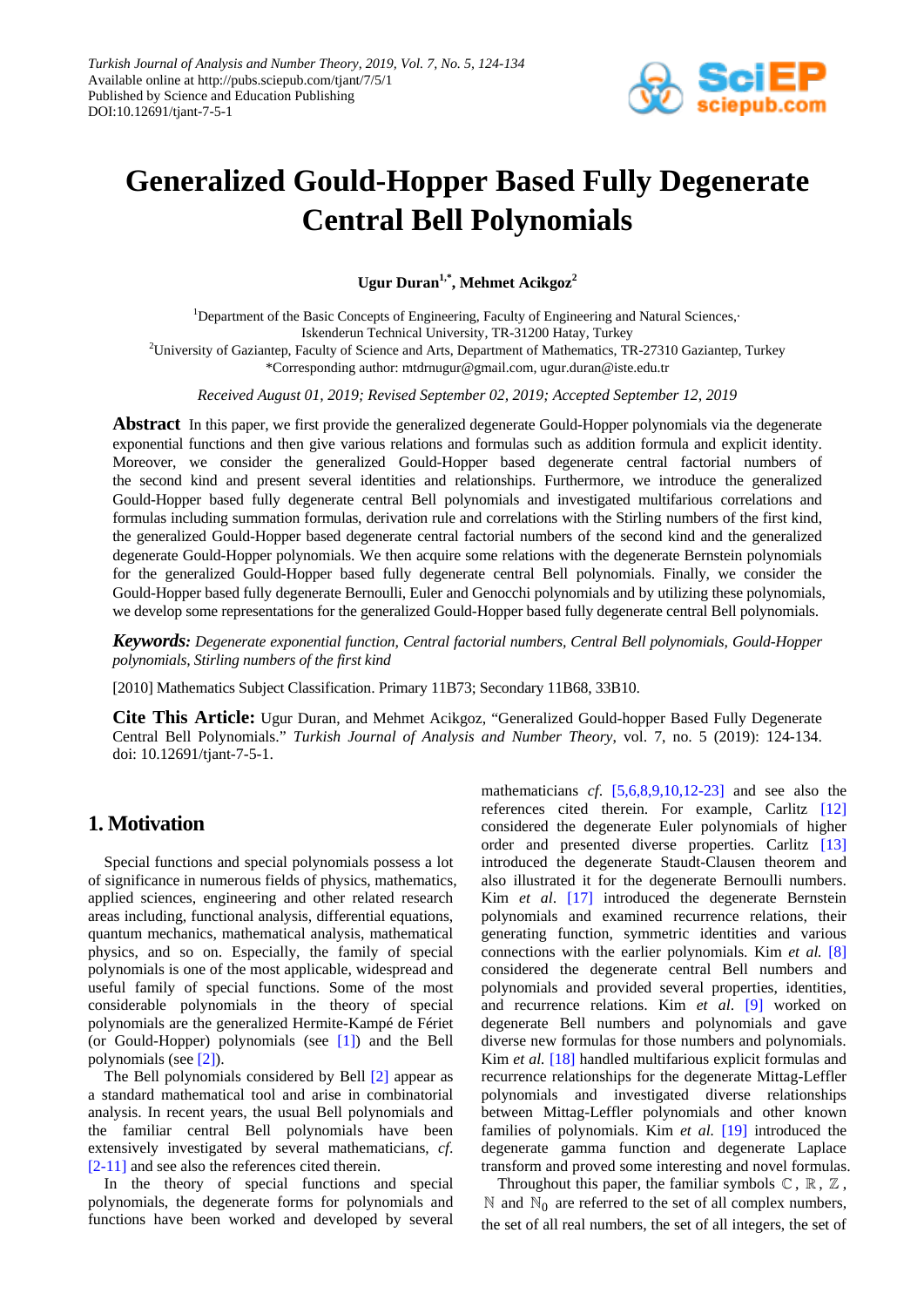all natural numbers and the set of all non-negative integers, respectively.

The rest of this paper is structured as follows: Section 2 provides the definition of the generalized degenerate Gould-Hopper polynomials by means of the degenerate exponential functions and also includes various relations and formulas for these polynomials. Section 3 deals with the generalized Gould-Hopper based degenerate central factorial numbers of the second kind and covers several identities and relationships. Section 4 considers the generalized Gould-Hopper based fully degenerate central Bell polynomials and presents multifarious correlations and formulas associated with the degenerate Bernstein polynomials and the Gould-Hopper based fully degenerate Bernoulli, Euler and Genocchi polynomials for the mentioned Bell polynomials. The last section of this paper examines the results derived in this paper.

#### **2. Introduction and Preliminaries**

In this section, we consider the generalized degenerate Gould-Hopper polynomials via the degenerate exponential functions. Before defining these polynomials, we provide some information that we need.

The Gould-Hopper polynomials are given by means of the following Taylor series expansion at  $t = 0$  (see [\[1,14,24\]\)](#page-9-0):

$$
\sum_{n=0}^{\infty} H_n^{(j)}(x, y) \frac{t^n}{n!} = e^{xt + yt^j},
$$
 (2.1)

with  $j \ge 2$ . For the special case  $j = 1$ , the Gould-Hopper polynomials reduce to the representation of the Newton binomial formula. When  $j = 2$  in (2.1), we get the usual Hermite polynomials denoted by  $H_n(x, y)$  that have been utilized to generalize several special numbers and polynomials, for instance, Bell, Euler and Bernoulli polynomials and numbers (see [\[25\]\)](#page-9-10).

Here are several basic notations and definitions in order to define the generalized degenerate Gould-Hopper polynomials.

For  $r \in \mathbb{C}$ , the *r*-falling factorial  $(x)_{n,r}$  is defined by [\[26\]](#page-9-11)

$$
(x)_{n,r} = \begin{cases} x(x-r)(x-2r)\cdots(x-(n-1)r), & n = 1,2,\dots \\ 1 & n = 0. \end{cases}
$$
 (2.2)

The *r* -rising factorial  $x^{(n,r)}$  is given by (see [\[26\]\)](#page-9-11)

$$
x^{(n,r)} = \begin{cases} x(x+r)(x+2r)\cdots(x+(n-1)r), & n = 1,2,\dots \\ 1 & n = 0. \end{cases}
$$
 (2.3)

In the case  $r = 1$ , the *r*-falling factorial reduces to the familiar falling factorial (see [\[26\]\)](#page-9-11)

$$
(x)_{n,1} = (x)_n = x(x-1)\cdots(x-n+1)
$$

and *r*-rising factorial becomes the usual rising factorial [\[25,26,27\]](#page-9-10)

The Stirling numbers of the first kind  $S_1(n,m)$  are defined by means of the falling factorial as follows

$$
(x)_n = \sum_{m=0}^n S_1(n,m) x^m,
$$
 (2.4)

*cf*[. \[2-11,26,27\]](#page-9-1) and see also references cited therein.

The *r*-falling factorial and the *r*-rising factorial satisfy the following relation

$$
x^{(n,r)} = (-1)^n (-x)_{n,r}.
$$
 (2.5)

The  $\Delta_r$  difference operator is defined by (see [\[25\]\)](#page-9-10)

$$
\Delta_r f(x) = \frac{1}{r} (f(x+r) - f(x)), \quad r \neq 0.
$$
 (2.6)

**Proposition 1.** *(cf. [\[25\]\)](#page-9-10) The following difference rule holds true:*

$$
\Delta_r^{\ k}(x)_{(n,r)} = \frac{n!}{(n-k)!} (x)_{n-k,r}, \quad 0 \le k \le n. \tag{2.7}
$$

The following Lemma will be useful in the derivation of several results.

**Lemma 1.** *(cf. [\[14\]\)](#page-9-12) The following elementary series manipulations hold:*

$$
\sum_{n=0}^{\infty} \sum_{k=0}^{\infty} A(k, n) = \sum_{n=0}^{\infty} \sum_{k=0}^{\lfloor n/ j \rfloor} A(k, n - jk).
$$
 (2.8)

The degenerate exponential function  $e_{\lambda}^{x}(t)$  for a real number  $\lambda$  is given by (cf[. \[5,6,8,9,10,12-23\]\)](#page-9-2):

$$
e_{\lambda}^{x}(t) = (1 + \lambda t)^{\frac{x}{96\lambda}}
$$
 and  $e_{\lambda}^{1}(t) = e_{\lambda}(t)$ . (2.9)

It is readily seen that  $\lim_{\lambda \to 0} e_{\lambda}^{x}(t) = e^{xt}$ . From (2.2) and (2.9), we obtain the following relation

$$
e_{\lambda}^{x}(t) = \sum_{n=0}^{\infty} (x)_{n,\lambda} \frac{t^{n}}{n!},
$$
 (2.10)

satisfying

$$
\Delta_{\lambda} e_{\lambda}^{x}(t) = te_{\lambda}^{x}(t). \qquad (2.11)
$$

We now give our definition as follows.

**Definition 1.** Let  $j \in \mathbb{Z}$  with  $j > 0$ , and let  $\beta, \gamma \in \mathbb{R} \setminus \{0\}$ . *We define the generalized degenerate Gould-Hopper polynomials*  $H_{n,\beta,\gamma}^{(j)}(r,\rho)$  *by the following generating function to be*

$$
G_{\beta,\gamma}(r,\rho,t) = \sum_{n=0}^{\infty} H_{n,\beta,\gamma}^{(j)}(r,\rho) \frac{t^n}{n!} = e_{\beta}^r(t) e_{\gamma}^{\rho}(t^j)
$$
  
=  $(1+\beta t) \frac{r}{\beta} (1+\gamma t^j) \frac{\rho}{\gamma}$ . (2.12)

We now examine some special cases of the generalized degenerate Gould-Hopper polynomials as follows. **Remark 1.**

(1) When  $\beta = \gamma$ , we get the fully degenerate *Gould-Hopper polynomials denoted by*  $H_{n,\beta}^{(j)}(r,\rho)$  (see  $[14]$ .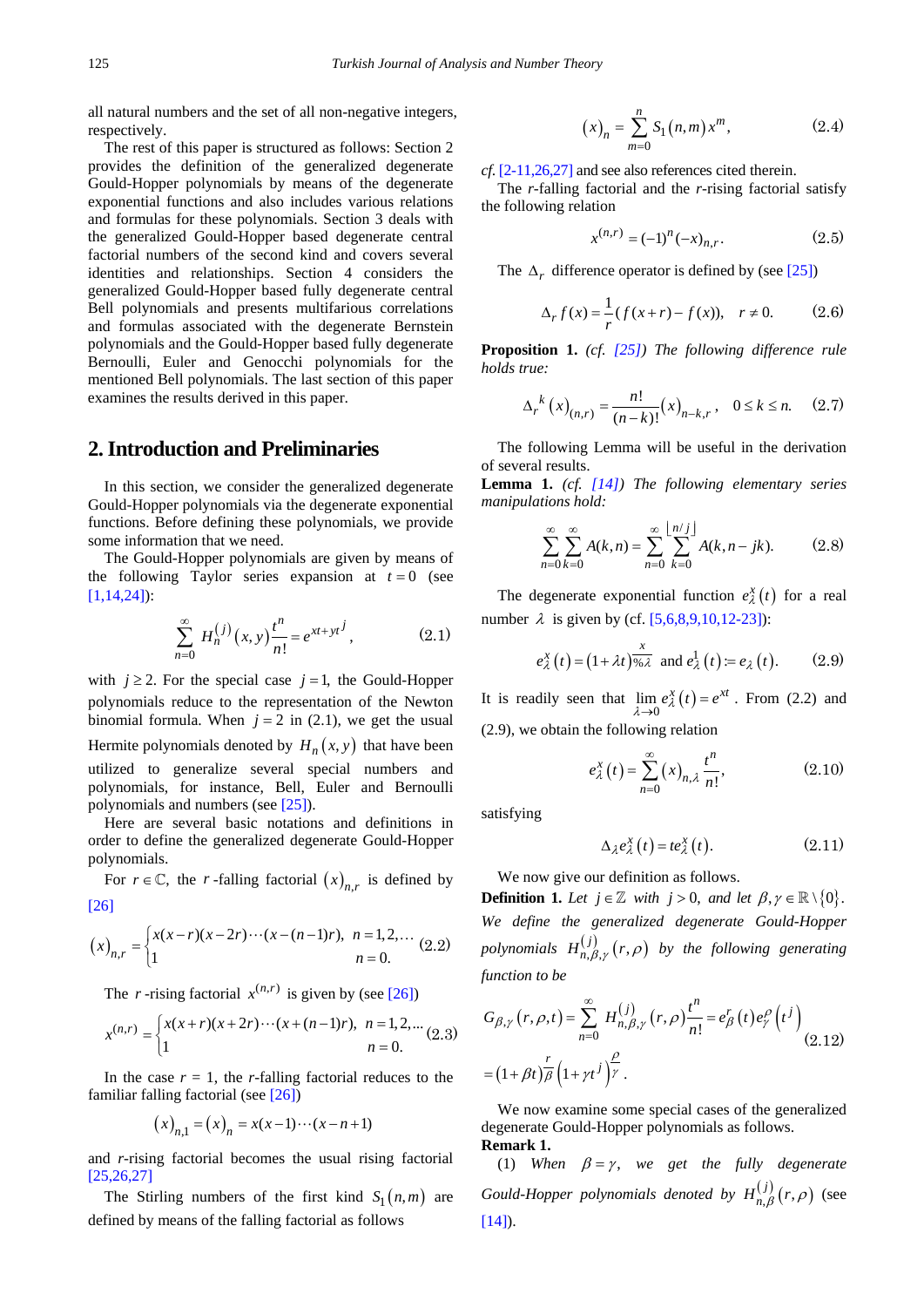(2) *Setting*  $\beta = \gamma$  *and*  $j = 2$ , *we get the fully degenerate Hermite polynomials denoted by*  $H_{n,\beta}(r,\rho)$ (*cf*. [\[16\]\)](#page-9-13).

(3) When  $\beta \rightarrow 0$  and  $\gamma \rightarrow 0$ , we have the Gould-*Hopper polynomials denoted by*  $H_n^{(j)}(r, \rho)$  (*cf.* [\[1,14,28\]\)](#page-9-0).

(4) *When*  $\beta \rightarrow 0$ ,  $\gamma \rightarrow 0$  *and*  $j = 2$ , *we reach the classical Hermite polynomials denoted by*  $H_n(r,\rho)$ *(see* [\[1,16,24,28,29,30,31,35\]\)](#page-9-0).

We now give four Theorems follow from Definition 1 and the transformation formula (2.8) without proofs.

**Theorem 1.** *The generalized degenerate Gould-Hopper polynomials*  $H_{n,\beta,\gamma}^{(j)}(r,\rho)$  *satisfy the following explicit formula*

$$
H_{n,\beta,\gamma}^{(j)}(r,\rho) = n! \sum_{k=0}^{\lfloor n/3 \rfloor} \frac{(r)_{n-jk,\beta}(\rho)_{k,\gamma}}{(n-jk)!k!}, \quad (2.13)
$$

where  $|\cdot|$  is the Gauss notation, and represents the maximum integer which does not exceed the number in the square brackets.

Here is the inversion formula for the generalized degenerate Gould-Hopper polynomials  $H_{n, \beta, \gamma}^{(j)}( r, \rho )$ .

**Theorem 2.** *The following inversion formula holds true.*

$$
(r)_{n,\beta} = n! \sum_{k=0}^{\lfloor n/j \rfloor} \frac{(\rho)_{k,\gamma}}{(n-jk)!k!} H_{n-jk,\beta,\gamma}^{(j)}(r,\rho). \tag{2.14}
$$

**Theorem 3.** *The following addition formula is valid.*

*j*

$$
H_{n,\beta,\gamma}^{(j)}(r_1+r_2,\rho_1+\rho_2)
$$
  
= 
$$
\sum_{k=0}^{n} {n \choose k} H_{n-k,\beta,\gamma}^{(j)}(r_1,\rho_1) H_{k,\beta,\gamma}^{(j)}(r_2,\rho_2).
$$
 (2.15)

**Theorem 4.** *For*  $\theta \in \mathbb{C} \setminus \{0\}$ , *the following equation holds true*

$$
H_{n,\beta,\gamma}^{(j)}\left(\theta r,\theta^{j}\rho\right) = \theta^{n}H_{n,\beta/\theta,\gamma/\theta^{j}}^{(j)}\left(r,\rho\right). \quad (2.16)
$$

# **3. The Generalized Gould-Hopper Based Degenerate Central Factorial Numbers**

In this section, we perform to analyze and investigate degenerate forms of some special polynomials and numbers. We focus on the generalized Gould-Hopper based degenerate central factorial numbers of the second kind. We then derive several properties and formulas for these numbers.

For non-negative integer  $n$ , the central factorial numbers of the second kind  $T(n,m)$  are defined by the following exponential generating function

$$
\sum_{n=0}^{\infty} T(n,m) \frac{t^n}{n!} = \frac{\left(e^{96} \frac{t}{2} - e^{-\frac{t}{2}}\right)^m}{m!} \quad \text{(cf. [5,7,8,10])(3.1)}
$$

or by recurrence relation for a fixed non-negative integer *n* ,

$$
x^{n} = \sum_{m=0}^{n} T(n, m) x^{[m]},
$$
 (3.2)

where the notation  $x^{[m]}$  called as the central factorial equals to  $x\left(x+\frac{m}{2}-1\right)\left(x+\frac{m}{2}-2\right)\cdots\left(x-\frac{m}{2}+1\right)$  $x\left(x+\frac{m}{2}-1\right)\left(x+\frac{m}{2}-2\right)\cdots\left(x-\frac{m}{2}+1\right)$  with initial condition  $x^{[0]} = 1$ , cf. [\[5,7,8,10\]](#page-9-2) and see also

references cited therein.

For non-negative integer  $n$ , the degenerate central factorial numbers of the second kind  $T_{2,\lambda}(n,m)$  are defined by the following exponential generating function

$$
\sum_{n=0}^{\infty} T_{2,\lambda}(n,m) \frac{t^n}{n!} = \frac{\left(e_{\lambda}^{\frac{1}{2}}(t) - e_{\lambda}^{-\frac{1}{2}}(t)\right)^m}{m!} \quad \text{(cf. [8]). (3.3)}
$$

When  $\lambda$  approaches to 0, the degenerate central factorial numbers of the second kind (3.3) reduces to the central factorial numbers of the second kind (3.1), namely  $\lim_{\lambda \to 0} T_{2,\lambda} (n,m) = T(n,m)$ .

We are now ready to define the generalized Gould-Hopper based degenerate central factorial numbers of the second kind.

**Definition 2.** *Let*  $\lambda, \beta, \gamma \in \mathbb{R} \setminus \{0\}$ *. The generalized Gould-Hopper based degenerate central factorial numbers of the second kind*  $T_{2,\lambda,\beta,\gamma}^{[j,\omega]}(n,m:r,\rho)$  are *introduced by means of the following generating function*

$$
\sum_{n=0}^{\infty} T_{2,\lambda,\beta,\gamma}^{[j,\omega]}(n,m;r,\rho) \frac{t^n}{n!}
$$
\n
$$
= \frac{\left(e^{\omega}_{\lambda}(t) - e^{-\omega}_{\lambda}(t)\right)^m}{m!} e^r_{\beta}(t) e^{\rho}_{\gamma}(t^j).
$$
\n(3.4)

We here analyze some circumstances of the generalized Gould-Hopper based degenerate central factorial numbers of the second kind  $T_{2,\lambda,\beta,\gamma}^{[j,\omega]}(n,m;r,\rho)$  as follows.

#### **Remark 2.**

(1) When  $r = \rho = 0$ , we get the unified degenerate *central factorial numbers of the second kind*

$$
\sum_{n=0}^{\infty} T_{2,\lambda,\omega}(n,m) \frac{t^n}{n!} = \frac{\left(e_{\lambda}^{\omega}(t) - e_{\lambda}^{-\omega}(t)\right)^m}{m!}, \text{ cf. ([5]).(3.5)}
$$

(2) When  $\rho = 0$ , we get an extension for the *r* -central *factorial numbers, termed the unified degenerate r -central factorial numbers of the second kind*: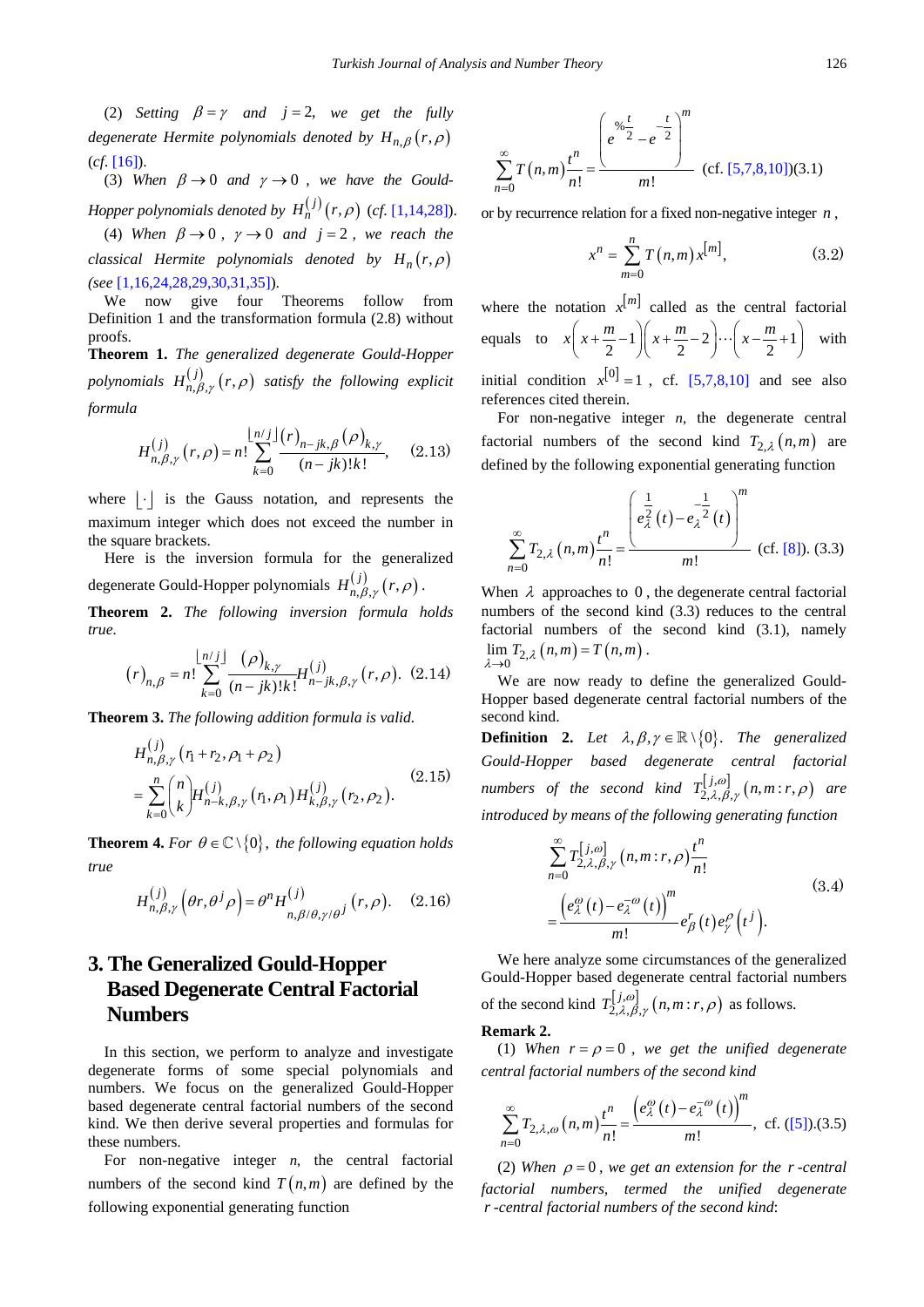$$
\sum_{n=0}^{\infty} T_{2,\lambda,\omega;\beta}(n,m:r) \frac{t^n}{n!} = \frac{\left(e_{\lambda}^{\omega}(t) - e_{\lambda}^{-\omega}(t)\right)^m}{m!} e_{\beta}^r(t).
$$
\n(3.6)

(3) *When r* = 0 *, we get a new polynomial which is an extension of the central factorial numbers*:

$$
\sum_{n=0}^{\infty} T_{2,\lambda,\gamma}^{[j,\omega]}(n,m:\rho)\frac{t^n}{n!} = \frac{\left(e_{\lambda}^{\omega}(t) - e_{\lambda}^{-\omega}(t)\right)^m}{m!}e_{\gamma}^{\rho}(t^j). (3.7)
$$

(4) When  $\omega = \frac{1}{2}$  and  $r = \rho = 0$ , we get the degenerate

*central factorial numbers of the second kind*  $T_{2,\lambda}(n,m)$ *in (3.3), cf.* [\[8\].](#page-9-6)

(5) *When* <sup>λ</sup> → 0 *, generalized Gould-Hopper based degenerate central factorial numbers of the second kind*   $T_{2,\lambda,\beta,\gamma}^{[j,\omega]}(n,m:r,\rho)$  reduce to the  $\omega$  -analog of the *degenerate Gould-Hopper based central factorial numbers of the second kind denoted by*   $T_{2,\omega,\beta,\gamma}^{(j)}(n,m;r,\rho)$ , which is also novel generalization of *the factorial numbers of the second kind*  $T_2(n,m)$  *in (3.1), given by*

$$
\sum_{n=0}^{\infty} T_{2,\beta,\gamma}^{[j,\omega]}(n,m:r,\rho) \frac{t^n}{n!} = \frac{\left(e^{\omega t} - e^{-\omega t}\right)^m}{m!} e_{\beta}^r(t) e_{\gamma}^{\rho}\left(t^j\right). (3.8)
$$

(6) When  $\omega = \frac{1}{2}$  and  $\lambda, \beta, \gamma \rightarrow 0$ , we attain the *familiar central factorial numbers of the second kind*   $T(n,m)$  *in (3.1), cf.* [\[5,7,8,10\].](#page-9-2)

We now investigate some properties of the generalized Gould-Hopper based degenerate central factorial numbers of the second kind  $T_{2,\lambda,\beta,\gamma}^{[j,\omega]}(n,m;r,\rho)$ . Hence, we give the following Theorem 5.

**Theorem 5.** *For k*,*m*,*n*  $\in$  *N and*  $\lambda$ ,  $\beta$ ,  $\gamma$   $\in$   $\mathbb{R}\setminus\{0\}$ , *we have*

$$
T_{2,\lambda,\beta,\gamma}^{[j,\omega]}(n,k+m;r,\rho)
$$
\n
$$
=\frac{k!m!}{(k+m)!}\sum_{u=0}^{n} {n \choose u} T_{2,\lambda,\beta,\gamma}^{[j,\omega]}(u,k:r,\rho) T_{2,\lambda,\omega}(n-u,m)
$$
\n
$$
=\frac{k!m!}{(k+m)!}\sum_{u=0}^{n} {n \choose u} T_{2,\lambda,\omega}(u,k)
$$
\n
$$
\times T_{2,\lambda,\beta,\gamma}^{[j,\omega]}(n-u,m;r,\rho)
$$
\n(3.10)

$$
= \frac{k \, !m!}{(k+m)!} \sum_{u=0}^{n} \binom{n}{u} T_{2,\lambda,\beta,\gamma}^{[j,\omega]}(u,k:r)
$$
  
× $T_{2,\lambda,\beta,\gamma}^{[j,\omega]}(n-u,m;\rho)$  (3.11)

*Proof.* In view of Definition 2 and using  $(3.5)$ ,  $(3.6)$  and  $(3.7)$ , we write

$$
\frac{\left(e_{\lambda}^{\omega}(t) - e_{\lambda}^{-\omega}(t)\right)^{k+m}}{(k+m)!} e_{\beta}^{r}(t) e_{\gamma}^{r}(t^{j})
$$
\n
$$
= \frac{k!m!}{(k+m)!} \frac{\left(e_{\lambda}^{\omega}(t) - e_{\lambda}^{-\omega}(t)\right)^{k}}{k!}
$$
\n
$$
\times e_{\beta}^{r}(t) e_{\gamma}^{r}(t^{j}) \frac{\left(e_{\lambda}^{\omega}(t) - e_{\lambda}^{-\omega}(t)\right)^{m}}{m!}
$$
\n
$$
= \sum_{n=0}^{\infty} T_{2,\lambda,\beta,\gamma}^{[j,\omega]}(n,k; r, \rho) \frac{t^{n}}{n!} \sum_{n=0}^{\infty} T_{2,\lambda,\omega}(n,m) \frac{t^{n}}{n!}
$$
\n
$$
= \frac{k!m!}{(k+m)!} \sum_{n=0}^{\infty} \sum_{u=0}^{n} {n \choose u} T_{2,\lambda,\beta,\gamma}^{[j,\omega]}(u,k; r, \rho) T_{2,\lambda,\omega}(n-u,m) \frac{t^{n}}{n!}.
$$

which implies the asserted result (3.9). The equations (3.10) and (3.11) can be derived similarly. So, the proof is completed.

Here are the differentiation rules for the generalized Gould-Hopper based degenerate central factorial numbers of the second kind.

$$
T_{2,\lambda,\beta,\gamma}^{[j,\omega]}(n,m:r,\rho).
$$

**Theorem 6.** *The following relation holds true for*  $\lambda, \beta, \gamma \in \mathbb{R} \setminus \{0\}.$ 

$$
\frac{\partial}{\partial \omega} T_{2,\lambda,\beta,\gamma}^{[j,\omega]}(n,m;r,\rho) \n= \frac{n!}{(n-u)!} \sum_{s=0}^{n-u} {n-u \choose s} \sum_{k=0}^{m} {m \choose k} \sum_{u=1}^{\infty} \frac{(-1)^{u+k+1}}{m!} \qquad (3.12) \n\times \frac{m-2k}{u} \lambda^{u-1} (\omega(m-2k))_{s,\lambda} H_{n-u-s,\beta,\gamma}^{(j)}(r,\rho), \n\frac{\partial}{\partial r} T_{2,\lambda,\beta,\gamma}^{[j,\omega]}(n,m;r,\rho) \n= \frac{n!}{(n-u)!} \sum_{u=1}^{\infty} \frac{(-1)^{u+1}}{u} \beta^{u-1} T_{2,\lambda,\beta,\gamma}^{[j,\omega]}(n-u,m;r,\rho)
$$
\n(3.13)

*and*

$$
\frac{\partial}{\partial \rho} T_{2,\lambda,\beta,\gamma}^{[j,\omega]}(n,m;r,\rho)
$$
\n
$$
=\frac{n!}{(n-ju)!} \sum_{u=1}^{\infty} \frac{(-1)^{u+1}}{u} \gamma^{u-1} T_{2,\lambda,\beta,\gamma}^{[j,\omega]}(n-ju,m;r,\rho).
$$
\n(3.14)

*Proof*. From (3.4), we get

$$
\frac{\partial}{\partial \omega} \sum_{n=0}^{\infty} T_{2,\lambda,\beta,\gamma}^{[j,\omega]}(n,m;r,\rho) \frac{t^n}{n!}
$$
\n
$$
= \frac{\partial}{\partial \omega} \frac{\left(e^{\omega}_{\lambda}(t) - e^{-\omega}_{\lambda}(t)\right)^m}{m!} e^r_{\beta}(t) e^{\rho}_{\gamma}(t^j)
$$
\n
$$
= \sum_{k=0}^m {m \choose k} (-1)^k \frac{e^r_{\beta}(t) e^{\rho}_{\gamma}(t^j)}{m!}
$$
\n
$$
\times (1 + \lambda t) \frac{\omega(m-2k)}{\lambda} \ln \left(1 + \lambda t \right)^{\frac{m-2k}{\lambda}}
$$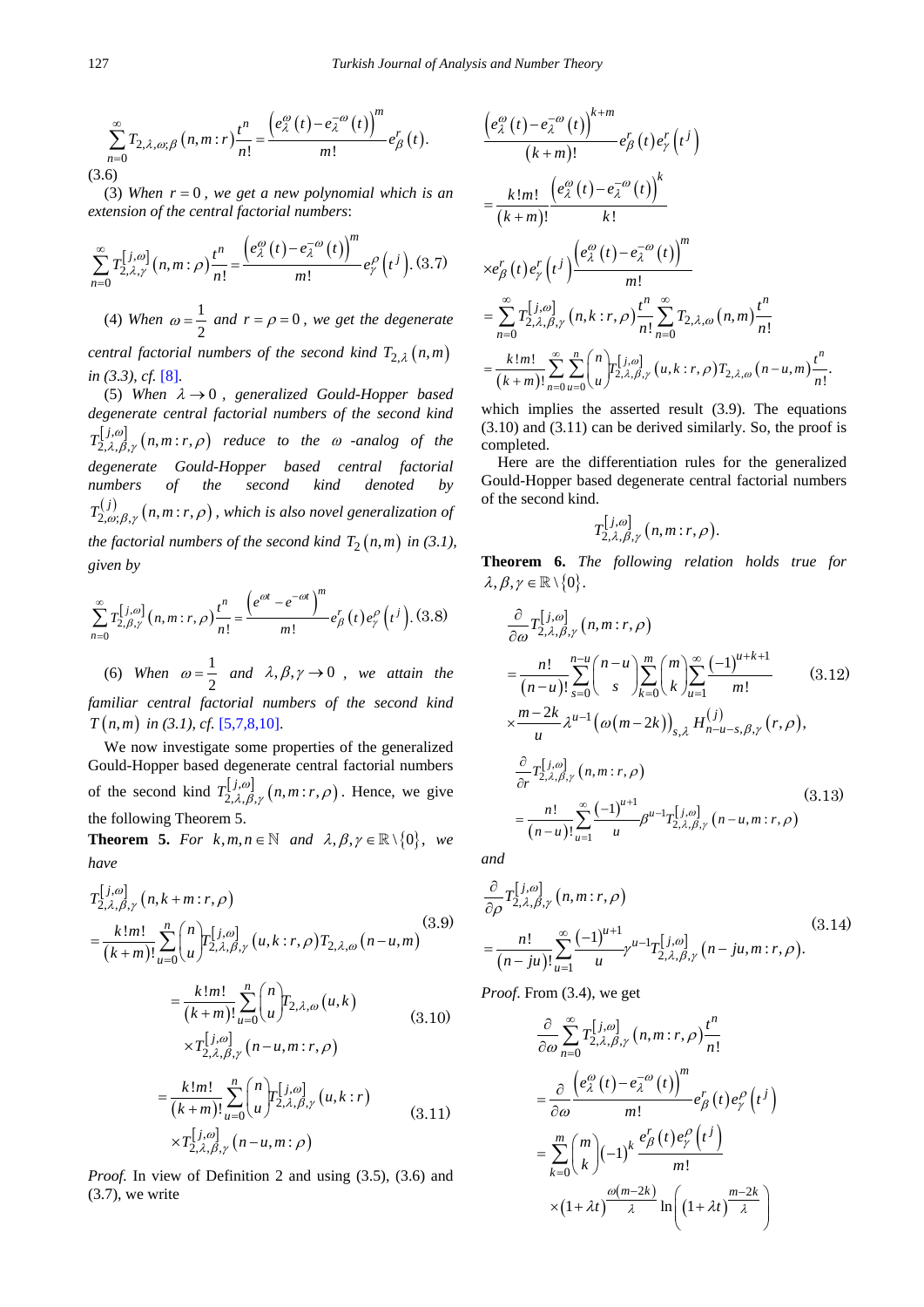$$
= \sum_{k=0}^{m} {m \choose k} \sum_{u=1}^{\infty} \frac{(-1)^{u+k+1}}{m!} \frac{m-2k}{u} (1 + \lambda t)
$$
  

$$
\times \frac{\omega(m-2k)}{\lambda} \lambda^{u-1} t^{u} e_{\beta}^{r} (t) e_{\gamma}^{\rho} (t^{j})
$$
  

$$
= \sum_{n=0}^{\infty} \left( \sum_{s=0}^{n} {n \choose s} \sum_{k=0}^{m} {m \choose k} \sum_{u=1}^{\infty} \frac{(-1)^{u+k+1}}{m!} \right) t^{n+u}
$$
  

$$
\frac{m-2k}{u} \lambda^{u-1} (\omega(m-2k))_{s,\lambda} H_{n-s,\beta,\gamma}^{(j)} (r,\rho) \right)^{n+u}
$$

which implies the claimed result (3.12). The proofs of the results in (3.13) and (3.14) can be done by the similar proof method used above.

We here give the following correlation. **Theorem 7**. *The following correlation*

$$
T_{2,\lambda,\beta,\gamma}^{[j,\omega]}(n,m;r,\rho)
$$
  
=
$$
\sum_{l=0}^{n} {n \choose l} T_{2,\lambda,\omega}(l,m) H_{n-l,\beta,\gamma}^{(j)}(r,\rho)
$$
(3.15)

is valid for  $\lambda, \beta, \gamma \in \mathbb{R} \setminus \{0\}$ .

*Proof.* By Definition 2 and (2.12), we obtain

$$
\sum_{n=0}^{\infty} T_{2,\lambda,\beta,\gamma}^{[j,\omega]}(n,m;r,\rho) \frac{t^n}{n!}
$$
  
= 
$$
\frac{\left(e_{\lambda}^{\omega}(t) - e_{\lambda}^{-\omega}(t)\right)^m}{m!} e_{\beta}^r(t) e_{\gamma}^{\rho}(t^{j})
$$
  
= 
$$
\sum_{n=0}^{\infty} \sum_{l=0}^n {n \choose l} T_{2,\lambda,\omega}(l,m) H_{n-l,\beta,\gamma}^{(j)}(r,\rho) \frac{t^n}{n!}.
$$

which provides the desired result (3.15).

We give the following theorem. **Theorem 8.** *The following relation*

$$
T_{2,\lambda,\beta,\gamma}^{[j,\omega]}(n,m;r,\rho)
$$
  
= 
$$
\sum_{k=0}^{n} \sum_{u=0}^{\infty} {n \choose k} \frac{r!}{(r-u)!} T_{2,\beta,\omega}(n-k,u)
$$
 (3.16)  

$$
\times T_{2,\lambda,\beta,\gamma}^{[j,\omega]}(k,m; \frac{r}{\omega} + \omega(u-m),\rho)
$$

*holds true for*  $\alpha$ ,  $\lambda$ ,  $\beta$ ,  $\gamma \in \mathbb{R} \setminus \{0\}$ .

*Proof.* By Definition 3, we get

$$
\sum_{n=0}^{\infty} T_{2,\lambda,\beta,\gamma}^{[j,\omega]}(n,m:r,\rho)\frac{t^n}{n!} \n= \frac{\left(e_{\lambda}^{\omega}(t) - e_{\lambda}^{-\omega}(t)\right)^m}{m!}e_{\beta}^r(t)e_{\gamma}^{\rho}(t^j) \n= \sum_{u=0}^{\infty} {r \choose u} \left(e_{\beta}^{\omega}(t) - e_{\beta}^{-\omega}(t)\right)^u \frac{\left(e_{\lambda}^{\omega}(t) - e_{\lambda}^{-\omega}(t)\right)^m}{m!} \n\quad \times e_{\beta}^{-\omega(m-u)}(t)e_{\gamma}^{\rho}(t^j)
$$

$$
= \sum_{n=0}^{\infty} \sum_{k=0}^{n} \sum_{u=0}^{\infty} {n \choose k} \frac{r!}{(r-u)!} T_{2,\beta,\omega} (n-k,u)
$$

$$
\times T_{2,\lambda,\beta,\gamma}^{[j,\omega]} \left(k,m: \frac{r}{\omega} + \omega(u-m), \rho \right) \frac{t^n}{n!},
$$

which implies the desired result (3.16). We here give the following correlation. **Theorem 9.** *The following correlation*

$$
T_{2,\lambda,\beta,\gamma}^{[j,\omega]}(n,m;r,\rho) = \sum_{l=0}^{n} T_{2,\lambda,\beta,\gamma}^{[j,\omega]}(l,m;r,\rho) S_1(n,l) \lambda^{n-l}
$$
\n(3.17)

*is valid for*  $\alpha$ ,  $\lambda$ ,  $\beta$ ,  $\gamma \in \mathbb{R} \setminus \{0\}$ .

*Proof*. By Definition 2 and the identity (2.9), we obtain

$$
\sum_{n=0}^{\infty} T_{2,\lambda,\beta,\gamma}^{[j,\omega]}(n,m;r,\rho) \frac{t^n}{n!}
$$
\n
$$
= \frac{\left(e_{\lambda}^{\omega}(t) - e_{\lambda}^{-\omega}(t)\right)^m}{m!} e_{\beta}^r(t) e_{\gamma}^{\rho}(t^j)
$$
\n
$$
= \frac{1}{m!} \left(e^{\frac{\omega}{\lambda} \log(1+\lambda t)} - e^{-\frac{\omega}{\lambda} \log(1+\lambda t)}\right)^m e_{\beta}^r(t) e_{\gamma}^{\rho}(t^j)
$$
\n
$$
= \sum_{l=0}^{\infty} T_{2,\lambda,\beta,\gamma}^{[j,\omega]}(l,m;r,\rho) \lambda^{-l} \frac{\left(\log(1+\lambda t)\right)^l}{l!}
$$
\n
$$
= \sum_{n=0}^{\infty} \left(\sum_{l=0}^n T_{2,\lambda,\beta,\gamma}^{[j,\omega]}(l,m;r,\rho) S_1(n,l) \lambda^{n-l}\right) \frac{t^n}{n!},
$$

which provides the desired result (3.17).

# **4. Construction of Generalized Gould-Hopper Based Fully Degenerate Central Bell Polynomials**

In this part, we introduce the generalized Gould-Hopper based fully degenerate central Bell polynomials and investigated multifarious correlations and formulas including summation formulas, derivation rule and correlations with the Stirling numbers of the first kind, the generalized Gould-Hopper based degenerate central factorial numbers of the second kind and the generalized degenerate Gould-Hopper polynomials.

The classical Bell polynomials  $Bel_n(x)$  (also called exponential polynomials) and central Bell polynomials  $Bel<sub>n</sub><sup>(c)</sup>(x)$  (also called central exponential polynomials) are defined by means of the following generating functions:

$$
\sum_{n=0}^{\infty} Bel_n(x) \frac{t^n}{n!} = e^{x \left(e^t - 1\right)} \text{ (cf. [2,3,4,6,9,11])} \quad (4.1)
$$

and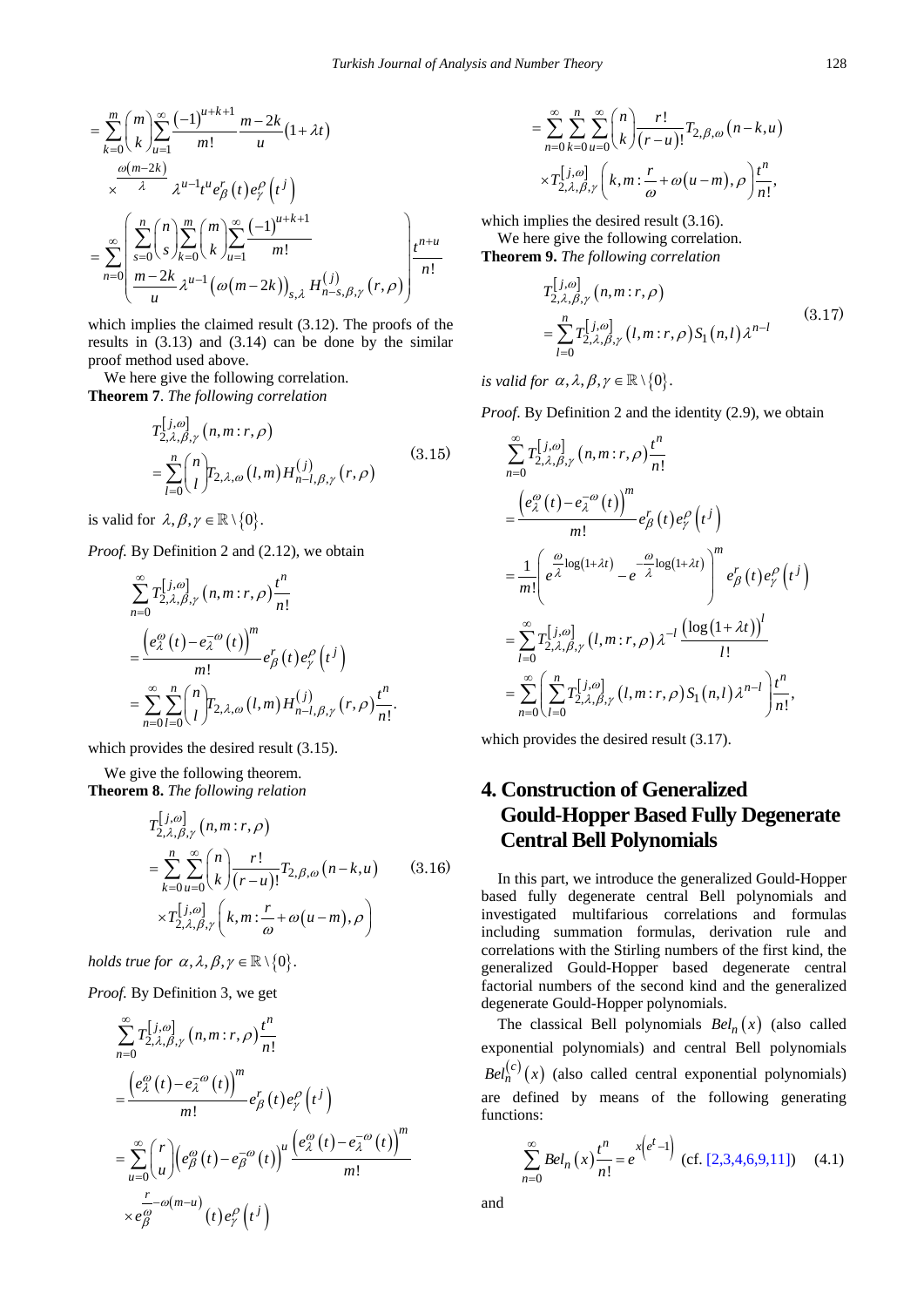$$
\sum_{n=0}^{\infty} Bel_n^{(c)}(x) \frac{t^n}{n!} = e^{-\frac{t}{2} \left( \frac{t}{e^2 - e^{-2}} \right)}
$$
 (cf. [5,7,8,10]). (4.2)

The classical Bell numbers *Beln* and usual central Bell numbers  $Bel_n^{(c)}$  are acquired by choosing  $x = 1$  in (4.1) and (4.2), that is  $Bel_n(1) = Bel_n$  and  $Bel_n^{(c)}(1) = Bel_n^{(c)}$ , which are given by the following exponential generating function:

$$
\sum_{n=0}^{\infty} Bel_n \frac{t^n}{n!} = e^{\left(e^t - 1\right)}
$$
\nand\n
$$
\sum_{n=0}^{\infty} Bel_n^{(c)} \frac{t^n}{n!} = e^{\left(\frac{t}{e^2 - e^{-2}}\right)}
$$
\n(4.3)

The Bell polynomials extensively studied by Bell [\[2\]](#page-9-1) appear as a standard mathematical tool and arise in combinatorial analysis. The familiar Bell polynomials and the central Bell polynomials have been intensely studied by many mathematicians, cf. [\[2-11\]](#page-9-1) and see also the references cited therein. The large investigations of the Bell polynomials and numbers yield a motivation to improve this mathematical tool.

The central Bell polynomials and central factorial numbers of the second kind satisfy the following relation  $(cf. [5,7,8,10]).$  $(cf. [5,7,8,10]).$  $(cf. [5,7,8,10]).$ 

$$
Bel_n^{(c)}(x) = \sum_{m=0}^{n} T(n,m) x^m.
$$
 (4.4)

The degenerate classical Bell polynomials and the degenerate central Bell polynomials are given by the following Taylor series expansion at  $t = 0$  as follows:

$$
\sum_{n=0}^{\infty} Bel_{n,\lambda}(x)\frac{t^n}{n!} = e^{x(e_{\lambda}(t)-1)} \text{ (cf. [9])} \tag{4.5}
$$

and

$$
\sum_{n=0}^{\infty} Bel_{n,\lambda}^{(c)}(x)\frac{t^n}{n!} = e^{\int_{0}^{1} e_{\lambda}^{\frac{1}{2}}(t) - e_{\lambda}^{-\frac{1}{2}}(t)}\Bigg) \quad \text{(cf. [8]),} \quad (4.6)
$$

When  $x = 1$  in (4.5) and (4.6), the mentioned polynomials  $(Bel_{n,\lambda}(x)$  and  $Bel_{n,\lambda}^{(c)}(x)$  reduce to the corresponding numbers

$$
Bel_{n,\lambda}(1) := Bel_{n,\lambda} \text{ and } Bel_{n,\lambda}^{(c)}(1) := Bel_{n,\lambda}^{(c)} \qquad (4.7)
$$

termed as the degenerate Bell numbers and the degenerate central Bell numbers, respectively.

**Remark 3.** *We note that using (2.9), the degenerate classical Bell polynomials (4.5) and the degenerate central Bell polynomials (4.6) reduce the classical Bell polynomials (4.1) and the central Bell polynomials (4.2) in the following limit cases:*

$$
\lim_{\lambda \to 0} Bel_{n,\lambda}(x) = Bel_n(x)
$$
\nand 
$$
\lim_{\lambda \to 0} Bel_{n,\lambda}^{(c)}(x) = Bel_n^{(c)}(x).
$$
\n(4.8)

The degenerate central Bell polynomials and the degenerate central factorial numbers of the second kind satisfy the following relation (cf. [\[8\]\)](#page-9-6)

$$
Bel_{n,\lambda}^{(c)}(x) = \sum_{m=0}^{n} T_{2,\lambda}(n,m) x^{m}.
$$
 (4.9)

We are now ready to define the generalized Gould-Hopper based fully degenerate central Bell polynomials and numbers by the following Definition 3.

**Definition 3.** Let  $\alpha, \lambda, \beta, \gamma \in \mathbb{R} \setminus \{0\}$ . The generalized *Gould-Hopper based fully degenerate central Bell polynomials*  $Bel_{n,\alpha,\lambda,\beta,\gamma}^{(c,j)}(x:\omega,r,\rho)$  *are defined by the following exponential generating function*

$$
\sum_{n=0}^{\infty} B_{n,\alpha,\lambda,\beta,\gamma}^{(c,j)}(x:\omega,r,\rho) \frac{t^n}{n!}
$$
\n
$$
= e_{\alpha}^x \left( e_{\lambda}^{\omega}(t) - e_{\lambda}^{-\omega}(t) \right) e_{\beta}^r(t) e_{\gamma}^{\rho}(t^j)
$$
\n(4.10)

When  $x = 1$ , the generalized Gould-Hopper based fully degenerate central Bell polynomials reduce to the corresponding numbers

$$
Bel_{n,\alpha,\lambda,\beta,\gamma}^{(c,j)}(1:\omega,r,\rho) := Bel_{n,\alpha,\lambda,\beta,\gamma}^{(c,j)}(\omega,r,\rho)
$$

termed as generalized Gould-Hopper based fully degenerate central Bell numbers:

$$
\sum_{n=0}^{\infty} Bel_{n,\alpha,\lambda,\beta,\gamma}^{(c,j)}(\omega,r,\rho)\frac{t^n}{n!}
$$
\n
$$
= e_{\alpha} \left(e_{\lambda}^{\omega}(t) - e_{\lambda}^{-\omega}(t)\right) e_{\beta}^r(t) e_{\gamma}^{\rho}(t^j)
$$
\n(4.11)

We now analyze various special circumstances of the generalized Gould-Hopper based fully degenerate central Bell polynomials as follows. **Remark 4.**

(1) When 
$$
\omega = \frac{1}{2}
$$
, the polynomials  $Bel_{n,\alpha,\lambda,\beta,\gamma}^{(c,j)}(x:\omega,r,\rho)$ 

and *numbers*  $Bel_{n,\alpha,\lambda,\beta,\gamma}^{(c,j)}(\omega,r,\rho)$  in (4.10) and (4.11) *reduce to the generalized Gould-Hopper based degenerate central Bell polynomials*  $Bel_{n,\alpha,\lambda,\beta,\gamma}^{(c,j)}(x; r, \rho)$  *and numbers*  $Bel_{n,\alpha,\lambda,\beta,\gamma}^{(c,j)}(\omega,r,\rho)$  *in* (4.12), which are *also new generalizations of the central Bell polynomials*   $Bel_n^{(c)}(x)$  *and numbers*  $Bel_n^{(c)}$  *in* (4.2) *and* (4.3), *given by*

$$
\sum_{n=0}^{\infty} Bel_{n,\lambda,\alpha}^{(c)}(x)\frac{t^n}{n!} = e_{\alpha}^x \left(e_{\lambda}^{\frac{1}{2}}(t) - e_{\lambda}^{-\frac{1}{2}}(t)\right) e_{\beta}^r(t) e_{\gamma}^{\rho}(t^j)
$$
(4.12)

*and*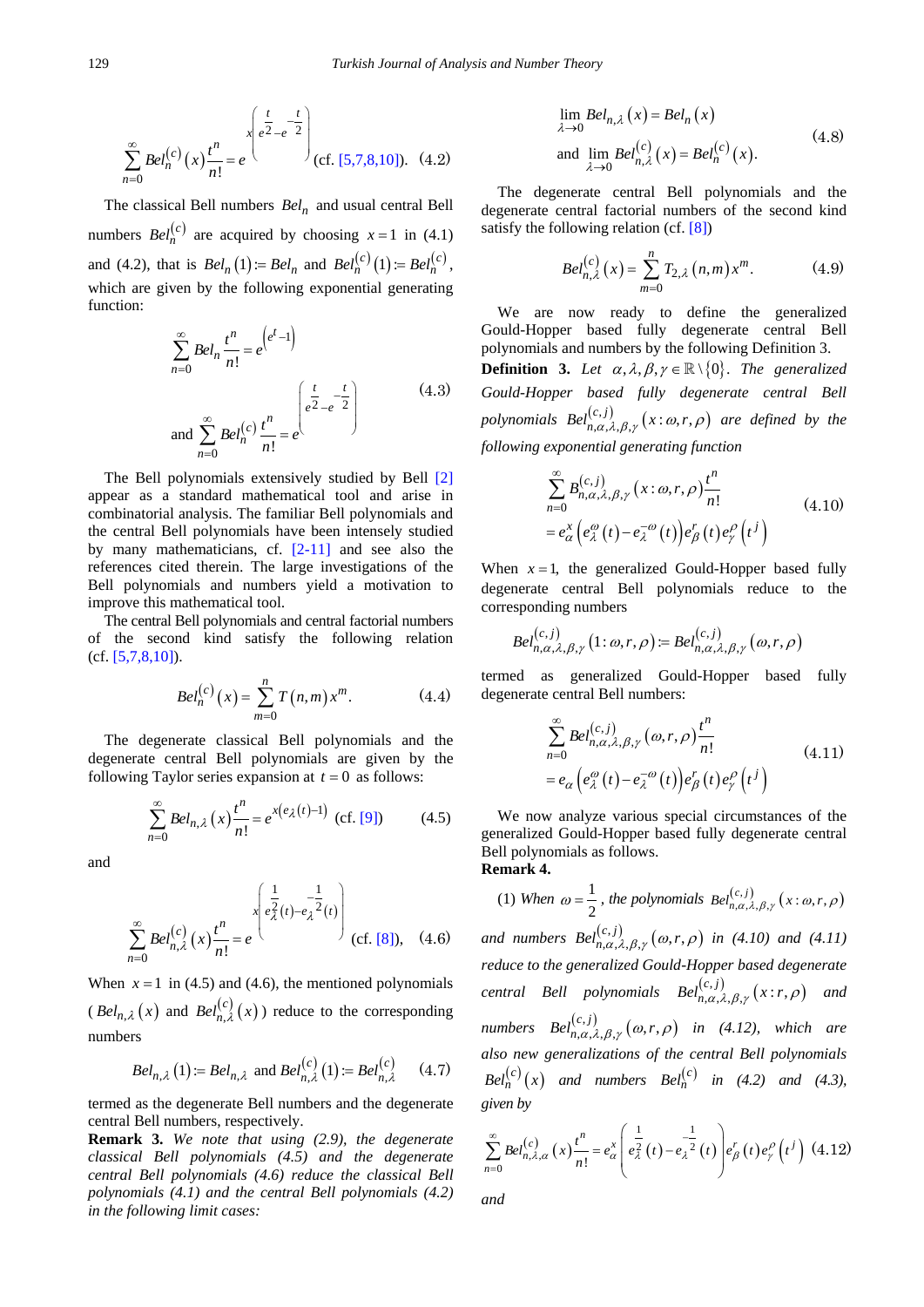$$
\sum_{n=0}^{\infty} Bel_{n,\lambda,\alpha}^{(c)} \frac{t^n}{n!} = e_{\alpha} \left( e_{\lambda}^{\frac{1}{2}}(t) - e_{\lambda}^{-\frac{1}{2}}(t) \right) e_{\beta}^r(t) e_{\gamma}^{\rho} (t^j).
$$

(2) *Upon setting*  $\alpha, \beta, \gamma \rightarrow 0$  *, the polynomials*  $Bel_{n,\alpha,\lambda,\beta,\gamma}^{(c,j)}(x:\omega,r,\rho)$  and numbers  $Bel_{n,\alpha,\lambda,\beta,\gamma}^{(c,j)}(\omega,r,\rho)$ *in (4.10) and (4.11) reduce to the Gould Hopper based generalized degenerate central Bell polynomials*   $Bel_{n,\lambda}^{(c,j)}(x:\omega,r,\rho)$  and numbers  $Bel_{n,\lambda}^{(c,j)}(\omega,r,\rho)$  in *(4.12), which are also novel extensions of the central Bell polynomials*  $Bel_n^{(c)}(x)$  *and numbers*  $Bel_n^{(c)}$  *in* (4.2) *and (4.3), shown by*

$$
\sum_{n=0}^{\infty} Bel_{n,\lambda}^{(c,j)}(x:\omega,r,\rho) \frac{t^n}{n!} = e^{x \left(e_{\lambda}^{\omega}(t) - e_{\lambda}^{-\omega}(t)\right)} e^{rt + \rho t^j}
$$
\n
$$
(4.13)
$$
\n
$$
\text{and } Bel_{n,\lambda}^{(c,j)}(\omega,r,\rho) \frac{t^n}{n!} = e^{\left(e_{\lambda}^{\omega}(t) - e_{\lambda}^{-\omega}(t)\right)} e^{rt + \rho t^j}.
$$

(3) When  $\omega = \frac{1}{2}$ ,  $\rho = r = 0$  and  $\alpha \rightarrow 0$ , we obtain the *degenerate central Bell polynomials and numbers denoted*  by  $Bel_{n,\lambda}^{(c,)}(x)$  $Bel_{n,\lambda}^{(c_{\star})} (x)$  and  $Bel_{n,\lambda}^{(c)}$  $Bel_{n,\lambda}^{(c)}$  *in (4.6) and (4.7) (cf.* [\[8\]\)](#page-9-6)

(4) *Setting*  $\omega = \frac{1}{2}$  *and*  $\lambda \rightarrow 0$ *, we attain the degenerate central Bell polynomials and numbers denoted by*   $Bel_{n,\lambda}^{(c)}(x)$  and  $Bel_{n,\lambda}^{(c)}$  $Bel_{n,\lambda}^{(c)}$  , which is different from the *polynomials and numbers in (4.2) and (4.3) given by Kim et al. [\[8\]](#page-9-6)*:

$$
\sum_{n=0}^{\infty} Bel_{n,\alpha}^{(c)}(x) \frac{t^n}{n!} = e_{\alpha}^x \left( e_{\lambda}^{1/2}(t) - e_{\lambda}^{-1/2}(t) \right)
$$
\n
$$
\text{and } Bel_{n,\alpha}^{(c)} \frac{t^n}{n!} = e_{\alpha} \left( e_{\lambda}^{1/2}(t) - e_{\lambda}^{-1/2}(t) \right). \tag{4.14}
$$

(5) *In the special case*  $\alpha, \beta, \gamma, \lambda \rightarrow 0$  *and*  $\omega = \frac{1}{2}$ ,  $\omega = \frac{1}{2}$ , the  $polynomials \t Bel<sub>n,\alpha,\lambda,\beta,\gamma}^{(c,j)}(x:\omega,r,\rho)</sub>$  and numbers  $Bel_{n,\alpha,\lambda,\beta,\gamma}^{(c,j)}(\omega,r,\rho)$  in (4.10) and (4.11) reduce to the *Gould Hopper based central Bell polynomials*   $Bel_{n,\lambda}^{(c,j)}(x; r, \rho)$  and numbers  $Bel_{n,\lambda}^{(c,j)}(r, \rho)$  in (4.15), *which are also new generalizations of the central Bell polynomials*  $Bel_n^{(c)}(x)$  *and numbers*  $Bel_n^{(c)}$  *in (4.2) and (4.3), given by*

$$
\sum_{n=0}^{\infty} Bel_{n,\lambda}^{(c,j)}(x;r,\rho) \frac{t^n}{n!} = e^{-x \left(e^{\frac{1}{2}}(t) - e^{-\frac{1}{2}}(t)\right)} e^{rt + \rho t^j}
$$
\n
$$
(4.15)
$$
\n
$$
and Bel_{n,\lambda}^{(c,j)}(r,\rho) \frac{t^n}{n!} = e^{-x \left(e^{\frac{1}{2}}(t) - e^{-\frac{1}{2}}(t)\right)} e^{rt + \rho t^j}.
$$

(6) When  $\alpha, \lambda \to 0$ ,  $\rho = r = 0$  and  $\omega = \frac{1}{2}$ , we arrive at the central Bell polynomials and numbers in (4.2) and (4.3) (cf. [\[5,7,8,10\]\)](#page-9-2).

# **4.1. Simple Identities for**  $\mathit{Bel}_{n,\alpha,\lambda,\beta,\gamma}^{(c,j)}(x;\omega,r,\rho)$

We now list a few properties of  $Bel_{n,\alpha,\lambda,\beta,\gamma}^{(c,j)}(x:\omega,r,\rho)$ which follow straightforwardly from Definition 3. So we omit the proofs.

**Theorem 10.** *For*  $\alpha$ ,  $\lambda$ ,  $\beta$ ,  $\gamma \in \mathbb{R} \setminus \{0\}$ , we have

$$
Bel_{n,\alpha,\lambda,\beta,\gamma}^{(c,j)}(x:\omega,r,\rho)
$$
  
= 
$$
\sum_{l=0}^{n} {n \choose l} Bel_{l,\alpha,\lambda}^{(c)}(x:\omega) H_{n-l,\beta,\gamma}^{(j)}(r,\rho).
$$
 (4.16)

**Theorem 11.** *The following relation*

$$
Bel_{n,\alpha,\lambda,\beta,\gamma}^{(c,j)}(x:\omega,r,\rho)
$$
  
= 
$$
\sum_{m=0}^{n} T_{2,\lambda,\beta,\gamma}^{[j,\omega]}(n,m;r,\rho)(x)_{m,\alpha}
$$
 (4.17)

*holds true for*  $\alpha$ ,  $\lambda$ ,  $\beta$ ,  $\gamma \in \mathbb{R} \setminus \{0\}$ .

We now state two summation formulas for  $Bel_{n,\alpha,\lambda,\beta,\gamma}^{(c,j)}(x:\omega,r,\rho)$  as follows.

**Theorem 12.** *The following summation formulas*

$$
Bel_{n,\alpha,\lambda,\beta,\gamma}^{(c,j)}(x+y:\omega,r,\rho)
$$
  
= 
$$
\sum_{m=0}^{n} {n \choose m} Bel_{n-m,\alpha,\lambda,\beta,\gamma}^{(c,j)}(x:\omega,r,\rho)
$$
 (4.18)  

$$
\times Bel_{m,\alpha,\lambda}^{(c)}(y:\omega),
$$

*and*

$$
Bel_{n,\alpha,\lambda,\beta,\gamma}^{(c,j)}(x+y:\omega,r,\rho)
$$
  
= 
$$
\sum_{m=0}^{n} {n \choose m} Bel_{n-m,\alpha,\lambda,\beta}^{(c)}(x:\omega,r) Bel_{m,\alpha,\lambda,\gamma}^{(c,j)}(y:\omega,\rho)
$$
 (4.19)

*are valid for*  $\alpha$ ,  $\lambda$ ,  $\beta$ ,  $\gamma \in \mathbb{R} \setminus \{0\}$ .

We now provide a correlation as follows. **Theorem 13.** *The following formula*

$$
Bel_{n,\alpha,\lambda,\beta,\gamma}^{(c,j)}(x:\omega,r,\rho)
$$
  
= 
$$
\sum_{m=0}^{n} \sum_{l=0}^{n} (x)_{m,\alpha} T_{2,\lambda,\beta,\gamma}^{[j,\omega]}(l,m;r,\rho) S_1(n,l) \lambda^{n-l}
$$
<sup>(4.20)</sup>

*holds true for*  $\alpha$ ,  $\lambda$ ,  $\beta$ ,  $\gamma \in \mathbb{R} \setminus \{0\}$ .

We here provide an explicit formula for  $Bel_{n,\alpha,\lambda,\beta,\gamma}^{(c,j)}\bigl(x\!:\!\omega,r,\rho\bigr)$  as follows.

**Theorem 14.** *The following explicit formula*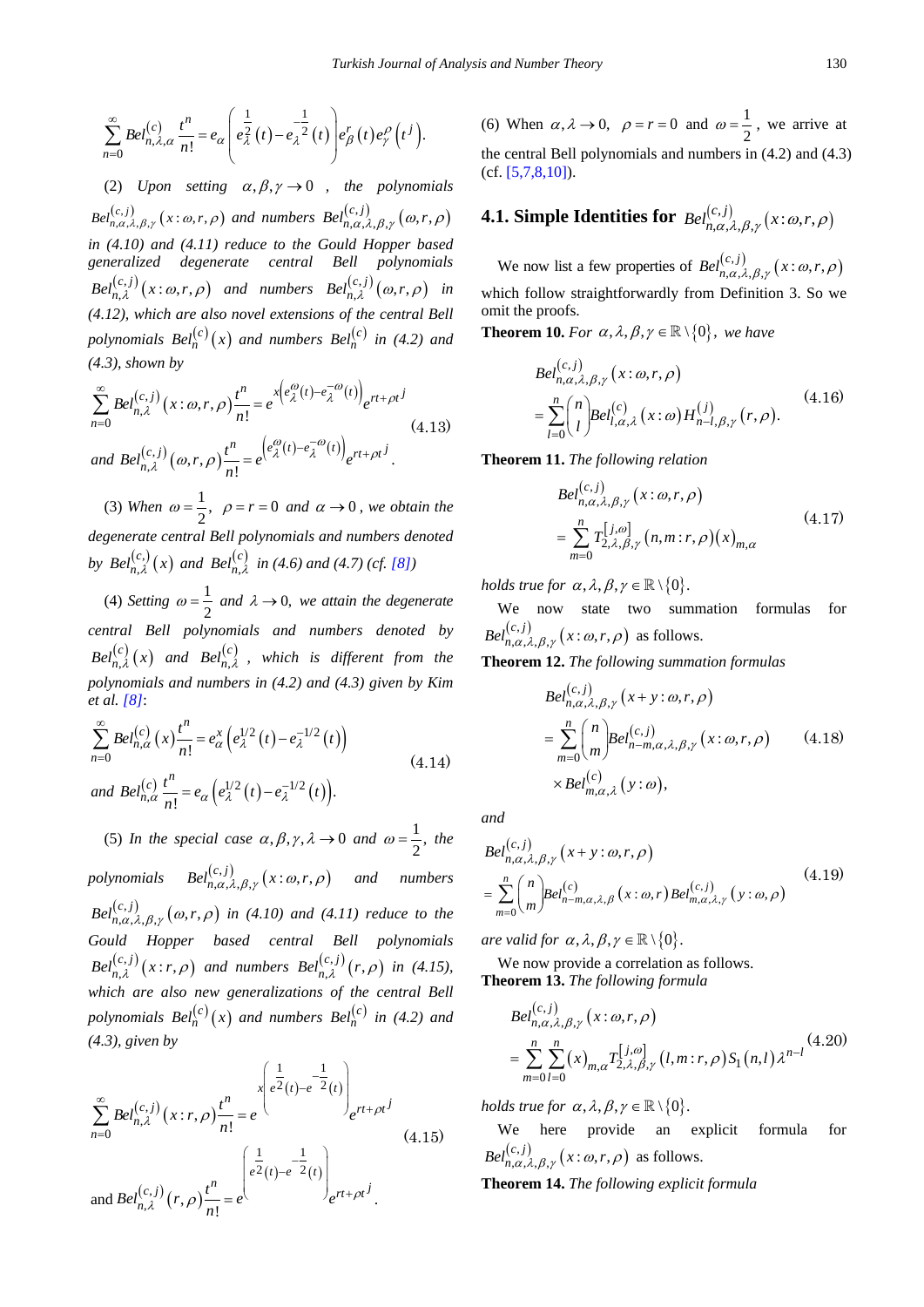$$
Bel_{n,\alpha,\lambda,\beta,\gamma}^{(c,j)}(x:\omega,r,\rho)
$$
\n
$$
= \sum_{u=0}^{n} \sum_{j=0}^{u} \sum_{m=0}^{\infty} \sum_{k=0}^{m} {n \choose u} {u \choose j} {m \choose k} (-1)^{m-k} \frac{(n-u)!}{m!}
$$
\n
$$
\times (x)_{m,\alpha} (\omega k)_{j,\lambda} (\omega (k-m))_{u-j,\lambda}
$$
\n
$$
\times \sum_{k=0}^{\lfloor (n-u)/j \rfloor} \frac{(r)_{n-u-jk,\beta} (\rho)_{k,\gamma}}{(n-u-jk)!k!}.
$$
\n
$$
1 \leq i \leq n, \quad n \geq 0, \quad m > 0.
$$

*holds true for*  $\alpha$ ,  $\lambda$ ,  $\beta$ ,  $\gamma \in \mathbb{R} \setminus \{0\}$ .

### **4.2. A Partial Derivative for**

$$
Bel_{n,\alpha,\lambda,\beta,\gamma}^{(c,j)}\bigl(x\!:\!\omega,r,\rho\bigr)
$$

Theorem 15 includes the partial derivative of  $Bel_{n,\alpha,\lambda,\beta,\gamma}^{(c,j)}(x:\omega,r,\rho)$  with respect to *x* as follows.

**Theorem 15.** *The following relation*

$$
\frac{\partial}{\partial x} Bel_{n,\alpha,\lambda,\beta,\gamma}^{(c,j)}(x:\omega,r,\rho)
$$
\n
$$
= \sum_{k=0}^{n} \sum_{m=1}^{\infty} {n \choose k} (m-1)! (-\alpha)^{m-1}
$$
\n
$$
\times Bel_{n-k,\alpha,\lambda,\beta,\gamma}^{(c,j)}(x:\omega,r,\rho) T_{2,\lambda;\omega}(k,m)
$$
\n(4.22)

*holds true for*  $\alpha$ ,  $\lambda$ ,  $\beta$ ,  $\gamma \in \mathbb{R} \setminus \{0\}$ .

*Proof.* By Definition 3 and formulas (2.9) and (2.10), we get

$$
\frac{\partial}{\partial x} \sum_{n=0}^{\infty} Bel_{n,\alpha,\lambda,\beta,\gamma}^{(c,j)}(x:\omega,r,\rho) \frac{t^n}{n!}
$$
\n
$$
= \frac{\partial}{\partial x} e_{\alpha}^{x} (e_{\lambda}^{\omega}(t) - e_{\lambda}^{-\omega}(t)) e_{\beta}^{r}(t) e_{\gamma}^{\omega}(t^{j})
$$
\n
$$
= (1 + \alpha (e_{\lambda}^{\omega}(t) - e_{\lambda}^{-\omega}(t)))^{\frac{x}{\alpha}}
$$
\n
$$
\times \ln \left( (1 + \alpha (e_{\lambda}^{\omega}(t) - e_{\lambda}^{-\omega}(t)))^{\alpha^{-1}} \right) e_{\beta}^{r}(t) e_{\gamma}^{\omega}(t^{j})
$$
\n
$$
= \sum_{n=0}^{\infty} Bel_{n,\alpha,\lambda,\beta,\gamma}^{(c,j)}(x:\omega,r,\rho) \frac{t^n}{n!}
$$
\n
$$
\times \sum_{m=1}^{\infty} (m-1)! (-\alpha)^{m-1} \frac{(e_{\lambda}^{\omega}(t) - e_{\lambda}^{-\omega}(t))^{m}}{m!}
$$
\n
$$
= \sum_{n=0}^{\infty} \sum_{k=0}^{n} {n \choose k} \sum_{m=1}^{\infty} (m-1)! (-\alpha)^{m-1}
$$
\n
$$
\times Bel_{n-k,\alpha,\lambda,\beta,\gamma}^{(c,j)}(x:\omega,r,\rho) T_{2,\lambda;\omega}(k,m) \frac{t^n}{n!}
$$

which means the claimed result (4.22).

**4.3. Relations for** 
$$
Bel_{n,\alpha,\lambda,\beta,\gamma}^{(c,j)}(x:\omega,r,\rho)
$$

Here, we perform to get several diverse relations for  $Bel_{n,\alpha,\lambda,\beta,\gamma}^{(c,j)}(x;\omega,r,\rho)$  with some other degenerate polynomials including degenerate Bernstein, Bernoulli, Genocchi and Euler polynomials.

We firstly perform to attain some relations with the degenerate Bernstein

$$
\sum_{n=k}^{\infty} \mathfrak{B}_{k,n}(x;\lambda)\frac{t^n}{n!} = \frac{(x)_{k,\lambda}}{k!}t^k\left(1+\lambda t\right)\frac{1-x}{\lambda}.\quad(4.23)
$$

**Remark 5.** *Upon setting*  $\lambda \rightarrow 0$  *in (4.23), the generation function of degenerate Bernstein polynomials reduce to the generating function of familiar Bernstein polynomials as follows*:

$$
\sum_{n=k}^{\infty} B_{k,n}(x) \frac{t^n}{n!} = \frac{x^k}{k!} t^k e^{(1-x)t},
$$

*which is firstly given by Acikgoz and Araci in [\[32\]](#page-10-0)*. We consider that

$$
\sum_{n=0}^{\infty} Bel_{n,\alpha,\lambda,\beta,\gamma}^{(c,j)}(x:\omega,r,\rho) \frac{t^n}{n!}
$$
\n
$$
= \sum_{m=0}^{\infty} (x)_{m,\alpha} \frac{\left(e_{\lambda}^{\omega}(t) - e_{\lambda}^{-\omega}(t)\right)^m}{m!} e_{\beta}^r(t) e_{\gamma}^{\rho}(t^j)
$$
\n
$$
= \sum_{m=0}^{\infty} \sum_{k=0}^m \frac{(x)_{m,\alpha}}{t^k (1-\omega(m-2k))_{k,\lambda}}
$$
\n
$$
\times \frac{(-1)^{m-k} (1+\omega(m-2k))_{k,\lambda}}{(m-k)!} \frac{(x)_{m,\alpha}}{k!}
$$
\n
$$
\times t^k (1+\lambda t)^{\frac{\omega(2k-m)}{\lambda}} e_{\beta}^r(t) e_{\gamma}^{\rho}(t^j)
$$
\n
$$
= \sum_{m=0}^{\infty} \sum_{k=0}^m \frac{(x)_{m,\alpha}}{(1+\omega(m-2k))_{k,\lambda}} \frac{(-1)^{m-k}}{(m-k)!}
$$
\n
$$
\times \sum_{n=0}^{\infty} \sum_{u=0}^n {n \choose u} B_{k,u} (1+\omega(m-2k): \lambda) H_{n-u,\beta,\gamma}^{(j)}(r,\rho) \frac{t^{n-k}}{n!}.
$$

Hence, we arrive at the following theorem. **Theorem 16.** *The following correlation*

$$
Bel_{n,\alpha,\lambda,\beta,\gamma}^{(c,j)}(x:\omega,r,\rho)
$$
  
=  $n! \sum_{m=0}^{\infty} \sum_{k=0}^{m} \frac{(x)_{m,\alpha}}{(1+\omega(m-2k))_{k,\lambda}} \frac{(-1)^{m-k}}{(m-k)!(n+k)!}$   

$$
\times \sum_{u=0}^{n+k} {n+k \choose u} \mathfrak{B}_{k,u} (1+\omega(m-2k):\lambda)
$$
  

$$
\times H_{n+k-u,\beta,\gamma}^{(j)}(r,\rho).
$$

*holds true*. Let

$$
I = (x)_{k,\alpha} \frac{\left( (1 + \lambda t)^{\frac{\omega}{\lambda}} - (1 + \lambda t)^{-\frac{\omega}{\lambda}} \right)^{k}}{k!}
$$

$$
\times \left( 1 + \alpha \left( (1 + \lambda t)^{\frac{\omega}{\lambda}} - (1 + \lambda t)^{-\frac{\omega}{\lambda}} \right) \right)^{\frac{1-x}{\alpha}} (1 + \beta t)^{\frac{r}{\beta}} \left( 1 + \gamma t^{j} \right)^{\frac{\rho}{\gamma}}.
$$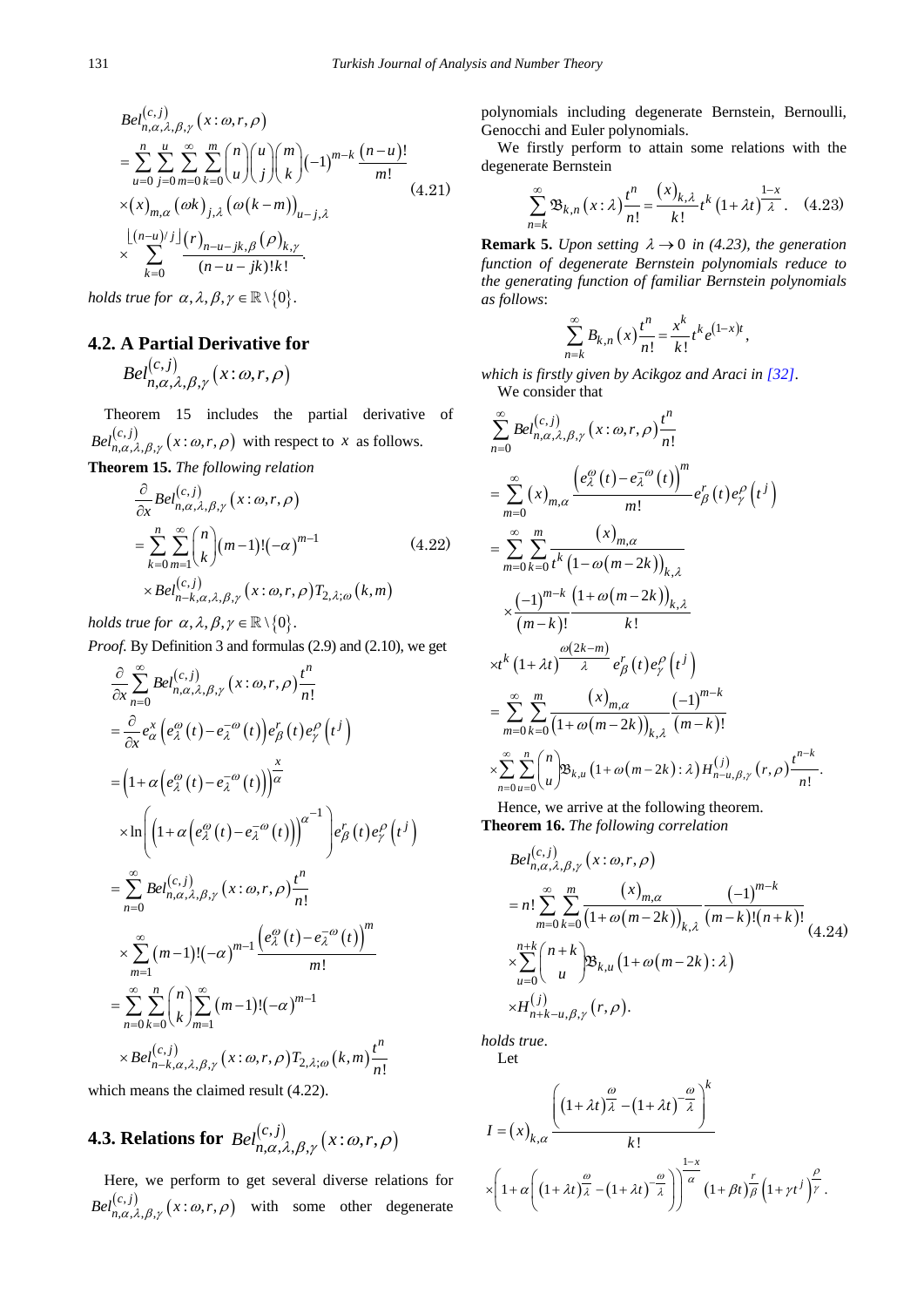Therefore, from (3.4) and (4.23), we obtain

$$
I = \sum_{u=0}^{\infty} \mathfrak{B}_{k,u}(x;\alpha) \frac{\left( (1+\lambda t)^{\frac{\omega}{\lambda}} - (1+\lambda t)^{-\frac{\omega}{\lambda}} \right)^{u}}{u!}
$$
  
\n
$$
\times (1+\beta t)^{\frac{r}{\beta}} \left( 1 + \gamma t^{j} \right)^{\frac{\rho}{\gamma}}
$$
  
\n
$$
= \sum_{u=0}^{\infty} \mathfrak{B}_{k,u}(x;\alpha) \sum_{n=0}^{\infty} T_{2,\lambda,\beta,\gamma}^{[j,\omega]}(n,u; r,\rho) \frac{t^{n}}{n!}
$$
  
\n
$$
= \sum_{n=0}^{\infty} \left( \sum_{u=0}^{n} \mathfrak{B}_{k,u}(x;\alpha) T_{2,\lambda,\beta,\gamma}^{[j,\omega]}(n,u; r,\rho) \right) \frac{t^{n}}{n!}.
$$

and by  $(3.5)$  and  $(4.10)$ , similarly

$$
I = \sum_{n=0}^{\infty} Bel_{n,\alpha,\lambda,\beta,\gamma}^{(c,j)} (1-x:\omega,r,\rho) \frac{t^n}{n!}
$$
  
\n
$$
\times \sum_{n=0}^{\infty} T_{2,\lambda;\omega}(n,k) \frac{t^n}{n!} (x)_{k,\alpha}
$$
  
\n
$$
= \sum_{n=0}^{\infty} \left( \sum_{u=0}^{n} {n \choose u} Bel_{u,\alpha,\lambda,\beta,\gamma}^{(c,j)} (1-x:\omega,r,\rho) \right) \frac{t^n}{n!}
$$
  
\n
$$
T_{2,\lambda;\omega}(n-u,k) (x)_{k,\alpha}
$$

Thus, we arrive at the following theorem. **Theorem 17.** *The following summation equality*

$$
\sum_{u=0}^{n} \mathfrak{B}_{k,u}(x;\alpha) T_{2,\lambda,\beta,\gamma}^{[j,\omega]}(n,u; r,\rho)
$$
  
= 
$$
\sum_{u=0}^{n} {n \choose u} (x)_{k,\alpha} \text{Bel}_{u,\alpha,\lambda,\beta,\gamma}^{(c,j)} (1-x:\omega,r,\rho) \quad (4.25)
$$
  

$$
\times T_{2,\lambda;\omega}(n-u,k)
$$

*is valid*.

We here generalize the classical Bernoulli  $B_n(x)$ , Euler  $E_n(x)$  and Genocchi  $G_n(x)$  polynomials above via the generalized degenerate Gould-Hopper polynomials (2.12) as follows.

**Definition 4.** *The generalized degenerate Gould-Hopper based* $\setminus$  *fully degenerate Bernoulli*  $B_{n,\lambda;\beta,\gamma}^{[j]}(r,\rho)$  *, Euler*  $E_{n,\lambda;\beta,\gamma}^{[j]}(r,\rho)$  and Genocchi  $G_{n,\lambda;\beta,\gamma}^{[j]}(r,\rho)$  polynomials *are defined by the following exponential generating functions:*

$$
\sum_{n=0}^{\infty} B_{n,\lambda;\beta,\gamma}^{[j]}(r,\rho) \frac{t^n}{n!} = \frac{t}{e_{\lambda}(t)-1} e_{\beta}^r(t) e_{\gamma}^{\rho}(t^j) (4.26)
$$

$$
\sum_{n=0}^{\infty} E_{n,\lambda;\beta,\gamma}^{[j]}(r,\rho) \frac{t^n}{n!} = \frac{2}{e_{\lambda}(t)+1} e_{\beta}'(t) e_{\gamma}^{\rho}(t^{j}) (4.27)
$$
  

$$
\sum_{n=0}^{\infty} C_{\lambda}[j] \qquad (r,\rho) \frac{t^n}{n!} = \frac{2t}{e_{\lambda}'(t) e_{\lambda}^{\rho}(t^{j}) (4.28)}
$$

$$
\sum_{n=0}^{\infty} G_{n,\lambda;\beta,\gamma}^{[j]}(r,\rho) \frac{t^n}{n!} = \frac{2t}{e_{\lambda}(t)+1} e_{\beta}^r(t) e_{\gamma}^{\rho}(t^j) (4.28)
$$

*for*  $\lambda, \beta, \gamma \in \mathbb{R} \setminus \{0\}.$ 

**Remark 6.** As the parameters  $\lambda$ ,  $\beta$  and  $\gamma$  goes to 0, the *generalized degenerate Gould-Hopper based fully degenerate Bernoulli, Euler and Genocchi polynomials reduce to the usual Bernoulli, Euler and Genocchi polynomials, cf.* [\[12,15,21,23,24,26,27,29,30,33,34\]](#page-9-3)*.*

When  $r = \rho = 0$ , the polynomials in (4.26), (4.27) and (4.28) reduce to the corresponding degenerate numbers, namely  $B_{n,\lambda;\beta,\gamma}^{[j]}(0,0) = B_{n,\lambda}$ ,  $E_{n,\lambda;\beta,\gamma}^{[j]}(0,0) = E_{n,\lambda}$  and  $G_{n,\lambda;\beta,\gamma}^{j,j}(0,0) = G_{n,\lambda}$ , see [\[12,23\]](#page-9-3) and the references cited therein for further details on the mentioned numbers.

Note that the following relation holds true as has been in the usual Genocchi and Euler numbers:

$$
\frac{G_{n+1,\lambda;\beta,\gamma}^{\lfloor j \rfloor}(r,\rho)}{n+1} = E_{n,\lambda;\beta,\gamma}^{\lfloor j \rfloor}(r,\rho) \text{ for } n \ge 0.
$$

The summation formulas for the polynomials  $B_{n,\lambda;\beta,\gamma}^{[j]}(r,\rho)$  ,  $E_{n,\lambda;\beta,\gamma}^{[j]}(r,\rho)$  and  $G_{n,\lambda;\beta,\gamma}^{[j]}(r,\rho)$  are stated in the following theorem without proofs. **Theorem 18.** *The following formulas are valid*:

$$
B_{n,\lambda;\beta,\gamma}^{[j]}(r+\varsigma,\rho+\vartheta)
$$
  
\n
$$
= \sum_{k=0}^{n} {n \choose k} B_{n-k,\lambda;\beta,\gamma}^{[j]}(\varsigma,\vartheta) H_{k,\beta,\gamma}^{(j)}(r,\rho)
$$
  
\n
$$
E_{n,\lambda;\beta,\gamma}^{[j]}(r+\varsigma,\rho+\vartheta)
$$
  
\n
$$
= \sum_{k=0}^{n} {n \choose k} E_{n-k,\lambda;\beta,\gamma}^{[j]}(\varsigma,\vartheta) H_{k,\beta,\gamma}^{(j)}(r,\rho)
$$
  
\n
$$
G_{n,\lambda;\beta,\gamma}^{[j]}(r+\varsigma,\rho+\vartheta)
$$
  
\n
$$
= \sum_{k=0}^{n} {n \choose k} G_{n-k,\lambda;\beta,\gamma}^{[j]}(\varsigma,\vartheta) H_{k,\beta,\gamma}^{(j)}(r,\rho).
$$

We now perform to acquire some representations for  $Bel_{n,\alpha,\lambda,\beta,\gamma}^{(c,j)}(x;\omega,r,\rho)$  by means of the Gould-Hopper based fully degenerate Bernoulli, Euler and Genocchi polynomials and fully degenerate central Bell polynomials. **Theorem 19.** *The following correlation*

$$
Bel_{n,\alpha,\lambda,\beta,\gamma}^{(c,j)}(x:\omega,r,\rho)
$$
  
= 
$$
\sum_{k=0}^{n} \sum_{m=0}^{k} {n \choose k} {k \choose m} \frac{(1)_{n+1-k,\lambda}}{n+1-k} Bel_{k-m,\lambda,\alpha}^{(c)}(x:\omega)
$$
 (4.29)  

$$
\times B_{m,\lambda;\beta,\gamma}^{[j]}(r,\rho)
$$

*holds true*.

*Proof*. By (4.10) and (4.26), we get

$$
\sum_{n=0}^{\infty} Bel_{n,\alpha,\lambda,\beta,\gamma}^{(c,j)}(x:\omega,r,\rho)\frac{t^n}{n!}
$$
  
=  $e_{\alpha}^x \left(e_{\lambda}^{\omega}(t) - e_{\lambda}^{-\omega}(t)\right) e_{\beta}^r(t) e_{\gamma}^{\rho}(t^j) \frac{t}{e_{\lambda}(t) - 1} \frac{e_{\lambda}(t) - 1}{t}$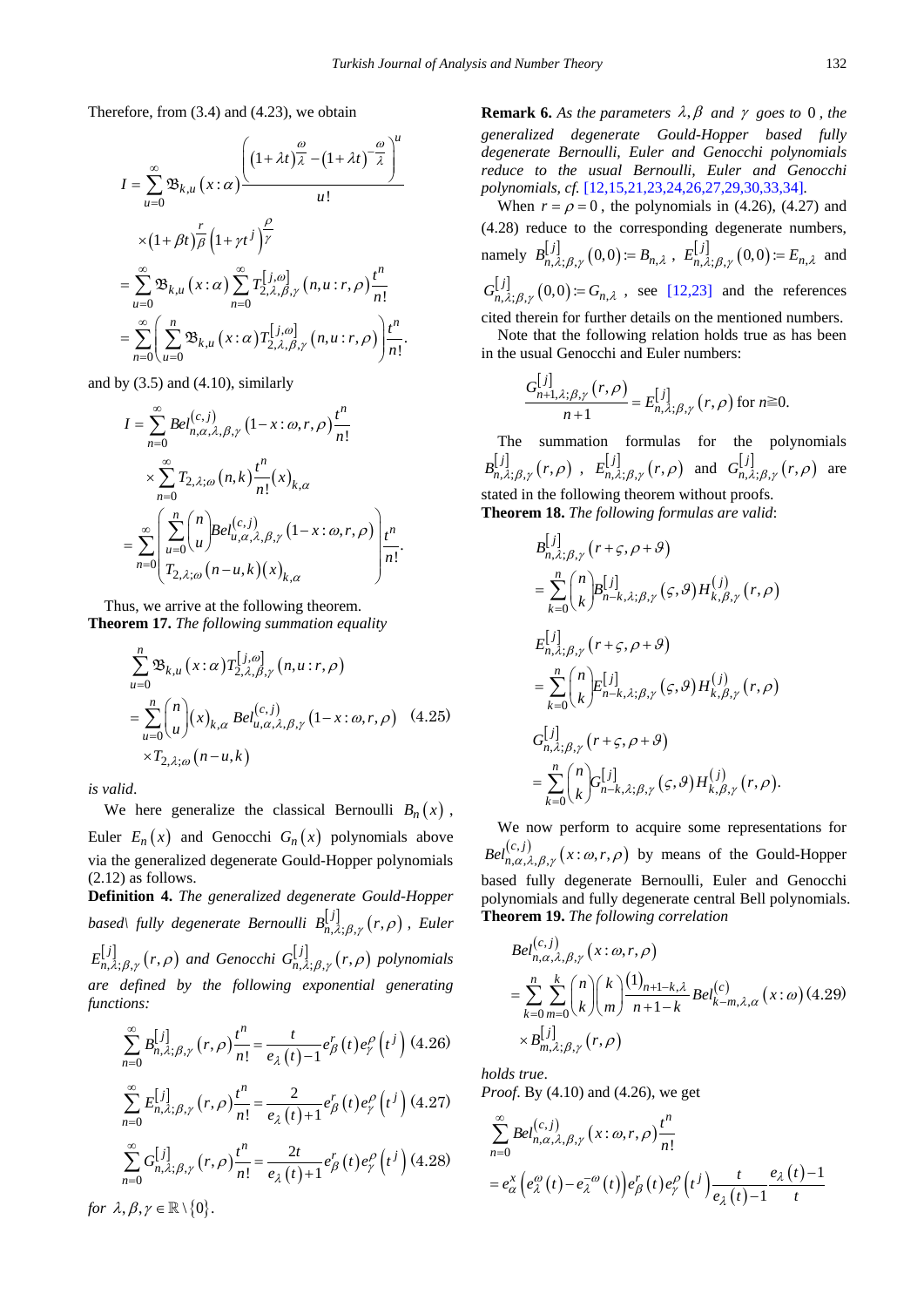<span id="page-9-0"></span>
$$
= \sum_{n=0}^{\infty} Bel_{n,\lambda,\alpha}^{(c)}(x:\omega) \frac{t^n}{n!} \sum_{n=0}^{\infty} B_{n,\lambda;\beta,\gamma}^{[j]}(r,\rho) \frac{t^n}{n!}
$$
  
\n
$$
\times \sum_{n=0}^{\infty} (1)_{n+1,\lambda} \frac{t^n}{(n+1)!}
$$
  
\n
$$
= \sum_{n=0}^{\infty} \sum_{k=0}^n \sum_{m=0}^k {n \choose k} {k \choose m} \frac{(1)_{n+1-k,\lambda}}{n+1-k} Bel_{k-m,\lambda,\alpha}^{(c)}(x:\omega)
$$
  
\n
$$
\times B_{m,\lambda;\beta,\gamma}^{[j]}(r,\rho) \frac{t^n}{n!},
$$

which implies the desired result (4.29). **Theorem 20.** *The following summation formula*

$$
Bel_{n,\alpha,\lambda,\beta,\gamma}^{(c,j)}(x:\omega,r,\rho)
$$
  
= 
$$
\sum_{k=0}^{n} \sum_{m=0}^{k} {n \choose k} {k \choose m} \frac{(1)_{n-k,\lambda}}{2} Bel_{k-m,\lambda,\alpha}^{(c)}(x:\omega)
$$
  

$$
\times E_{m,\lambda;\beta,\gamma}^{[j]}(r,\rho)
$$
  
+ 
$$
\frac{1}{2} \sum_{k=0}^{n} {n \choose k} Bel_{n-k,\lambda,\alpha}^{(c)}(x:\omega) E_{k,\lambda;\beta,\gamma}^{[j]}(r,\rho)
$$

*is valid*.

*Proof*. From (4.10) and (4.27), the proof can be completed by utilizing a similar proof method in Theorem 19. So we omit the proof.

**Theorem 21.** *The following relation*

$$
Bel_{n,\alpha,\lambda,\beta,\gamma}^{(c,j)}(x:\omega,r,\rho)
$$
  
= 
$$
\frac{1}{n+1} \sum_{k=0}^{n+1} \sum_{m=0}^{k} {n+1 \choose k} {k \choose m} \frac{(1)_{n+1-k,\lambda}}{2}
$$
  

$$
\times Bel_{k-m,\lambda,\alpha}^{(c)}(x:\omega)G_{m,\beta,\gamma}^{[j]}(r,\rho)
$$
  
+
$$
\sum_{k=0}^{n+1} {n+1 \choose k} \frac Bel_{n+1-k,\lambda,\alpha}^{(c)}(x:\omega)G_{k;\beta,\gamma}^{[j]}(r,\rho)
$$

*holds true*.

*Proof.* Because of (4.10) and (4.28), the proof can be done by using a similar proof method in Theorem 19. So we omit the proof.

### **5. Conclusion**

In this paper, we have first defined the generalized degenerate Gould-Hopper polynomials via the degenerate exponential functions and then have given various relations and formulas such as addition formula and explicit identity. Also, we have defined the generalized Gould-Hopper based degenerate central factorial numbers of the second kind and have presented several identities and relationships. We have considered the generalized Gould-Hopper based fully degenerate central Bell polynomials and have derived multifarious correlations and formulas including summation formulas, derivation rule and correlations with the Stirling numbers of the first kind, the generalized Gould-Hopper based degenerate central factorial numbers of the second kind and the generalized degenerate Gould-Hopper polynomials. We then have investigated some relations with the degenerate Bernstein polynomials for the generalized Gould-Hopper based fully degenerate central Bell polynomials. Lastly, by introducing the Gould-Hopper based fully degenerate Bernoulli, Euler and Genocchi polynomials, we have proved many representations for the generalized Gould-Hopper based fully degenerate central Bell polynomials via the introduced polynomials.

#### **References**

- [1] Appell, P.; Kampé de Fériet, J., Fonctions hypergéométriques. Polynômes d'Hermite, Gauthier-Villars, Paris, 1926.
- <span id="page-9-1"></span>[2] Bell, E. T. Exponential polynomials. Ann. Math. 1934, 35, 258- 277.
- [3] Bouroubi, S.; Abbas, M. New identities for Bell's polynomials: New approaches. Rostock. Math. Kolloq. 2006, 61, 49-55.
- [4] Carlitz, L. Some remarks on the Bell numbers. Fibonacci Quart. 1980, 18, 66-73.
- <span id="page-9-2"></span>[5] Duran, U.; Acikgoz, M. Unified degenerate central Bell polynomials. J. Math. Anal. 2020, 11(2), 18-33.
- [6] Duran, U.; Acikgoz, M. On generalized degenerate Gould-Hopper based fully degenerate Bell polynomials. Accepted for publication in J. Math. Comp. Sci. 2020.
- [7] Kim, T.; Kim, D.S. A note on central Bell numbers and polynomials. Russ. J. Math. Phys. 27, 1, 2020, 76-81.
- <span id="page-9-6"></span>[8] Kim. T.; Kim, D.S. Degenerate central Bell numbers and polynomials. RACSAM. 2019.
- <span id="page-9-7"></span>[9] Kim. T.; Kim, D.S. On degenerate Bell numbers and polynomials. RACSAM. 2017, 111, 435-446.
- [10] Kim, D.S.; Dolgy, D.V.; Kim, T.; Kim, D. Extended degenerate *r*central factorial numbers of the second kind and extended degenerate *r*-central bell polynomials. Symmetry. 2019, 11, 595.
- [11] Mihoubi, M. Bell polynomials and binomial type sequences. Discrete Math. 2008, 308, 2450-2459.
- <span id="page-9-3"></span>[12] Carlitz, L. Degenerate Stirling, Bernoulli and Eulerian numbers. Utilitas Math. 1975, 15, 51-88.
- <span id="page-9-4"></span>[13] Carlitz, L. A degenerate Staudt-Clausen theorem. Arch Math (Basel). 1956, 7, 28-33.
- <span id="page-9-12"></span>[14] Duran, U.; Sadjang, P.N. On Gould-Hopper-based fully degenerate poly-Bernoulli polynomials with a *q*-parameter, Mathematics, 2019, 7, 121.
- [15] Howard, F.T. Explicit formulas for degenerate Bernoulli numbers. Discrete Math. 1996, 162, 175-185.
- <span id="page-9-13"></span>[16] Khan, W. A. A note on degenerate Hermite poly-Bernoulli numbers and polynomials. J. Class. Anal. 2016, 8, 65-76.
- <span id="page-9-5"></span>[17] Kim. T.; Kim, D.S. Degenerate Bernstein polynomials. RACSAM. 2018.
- <span id="page-9-8"></span>[18] Kim, D.S.; Kim, T.; Mansour, T.; Seo, J.-J. Degenerate Mittag-Leffer polynomials. Appl. Math. Comput. 2016, 274, 258-266.
- <span id="page-9-9"></span>[19] Kim. T.; Kim, D.S. Degenerate Laplace transform and degenerate gamma function, Russ. J. Math. Phys. 2017, 24, 241-248.
- [20] Kim, T.; Kim, D.S.; Jang, G.-W.; Kwon, J. A note on degenerate Bernstein polynomials. J. Inequal. Appl. 2019, 2019:129.
- [21] Kim, W.J.; Kim, D.S.; Kim, H.Y.; Kim, T. Some identities of degenerate Euler polynomials associated with degenerate Bernstein polynomials. J. Inequal. Appl. 2019, 2019:160.
- [22] Kwon, H.I.; Kim, T.; Seo, J.-J. A note on degenerate Changhee numbers and polynomials. Proc. Jangjeon Math. Soc. 2015, 18, 295-305.
- [23] Lim, D. Some identities of degenerate Genocchi polynomials. Bull. Korean Math. Soc. 2016, 53, 569-579.
- [24] Duran, U.; Acikgoz, M.; Araci, S. Hermite based poly-Bernoulli polynomials with a *q*-parameter. Adv. Stud. Contemp. Math. 2018, 28, 285-296.
- <span id="page-9-10"></span>[25] Dattoli, G.: Lorenzutta S.: Cesarano, C. Finite sums and generalized forms of Bernoulli polynomials, Rend. Math. Appl. 1999, 19, 385-391.
- <span id="page-9-11"></span>[26] Srivastava, H.M.; Choi, J. Zeta and *q*-Zeta functions and associated series and integrals; Elsevier Science Publishers: msterdam, The Netherlands, 2012, 674 p.